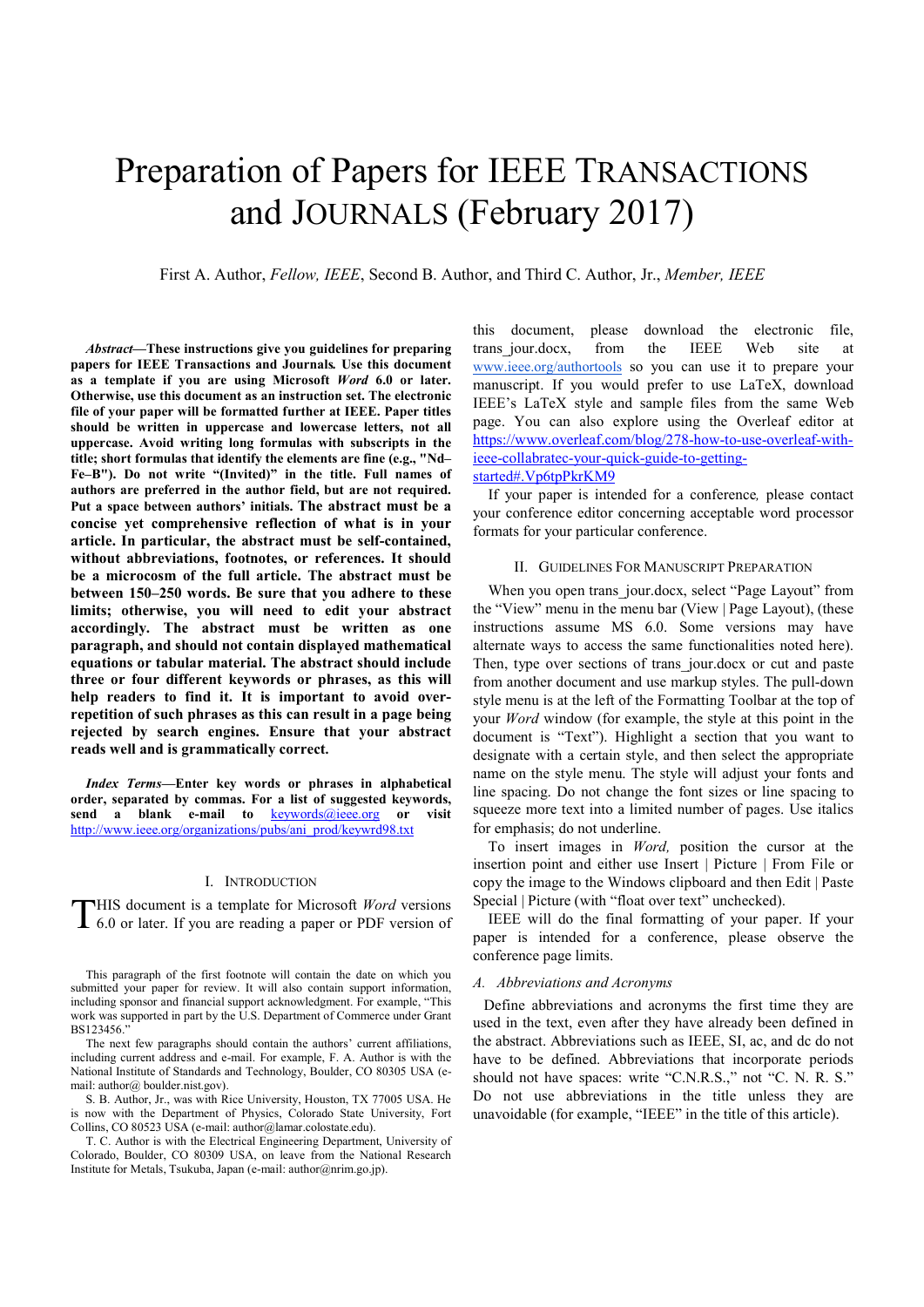#### B. Other Recommendations

Use one space after periods and colons. Hyphenate complex modifiers: "zero-field-cooled magnetization." Avoid dangling participles, such as, "Using (1), the potential was calculated." [It is not clear who or what used (1).] Write instead, "The potential was calculated by using (1)," or "Using (1), we calculated the potential."

Use a zero before decimal points: "0.25," not ".25." Use "cm<sup>3</sup>," not "cc." Indicate sample dimensions as "0.1 cm  $\times$  0.2 cm," not " $0.1 \times 0.2$  cm<sup>2</sup>." The abbreviation for "seconds" is "s," not "sec." Use "Wb/m<sup>2</sup>" or "webers per square meter," not "webers/m<sup>2</sup> ." When expressing a range of values, write "7 to 9" or "7-9," not "7~9."

A parenthetical statement at the end of a sentence is punctuated outside of the closing parenthesis (like this). (A parenthetical sentence is punctuated within the parentheses.) In American English, periods and commas are within quotation marks, like "this period." Other punctuation is "outside"! Avoid contractions; for example, write "do not" instead of "don't." The serial comma is preferred: "A, B, and C" instead of "A, B and C."

If you wish, you may write in the first person singular or plural and use the active voice ("I observed that ..." or "We observed that ..." instead of "It was observed that ..."). Remember to check spelling. If your native language is not English, please get a native English-speaking colleague to carefully proofread your paper.

# III. MATH

If you are using Word, use either the Microsoft Equation Editor or the MathType add-on (http://www.mathtype.com) for equations in your paper (Insert | Object | Create New | Microsoft Equation or MathType Equation). "Float over text" should not be selected.

# A. Equations

Number equations consecutively with equation numbers in parentheses flush with the right margin, as in (1). First use the equation editor to create the equation. Then select the "Equation" markup style. Press the tab key and write the equation number in parentheses. To make your equations more compact, you may use the solidus ( / ), the exp function, or appropriate exponents. Use parentheses to avoid ambiguities in denominators. Punctuate equations when they are part of a sentence, as in

(1)

Be sure that the symbols in your equation have been defined before the equation appears or immediately following. Italicize symbols  $(T \text{ might refer to temperature, but } T \text{ is the})$  unit tesla). Refer to " $(1)$ ," not "Eq.  $(1)$ " or "equation  $(1)$ ," except at the beginning of a sentence: "Equation (1) is ... ."

# IV. UNITS

Use either SI (MKS) or CGS as primary units. (SI units are strongly encouraged.) English units may be used as secondary units (in parentheses). This applies to papers in data storage. For example, write " $15$  Gb/cm<sup>2</sup> (100 Gb/in<sup>2</sup>)." An exception is when English units are used as identifiers in trade, such as "3½-in disk drive." Avoid combining SI and CGS units, such as current in amperes and magnetic field in oersteds. This often leads to confusion because equations do not balance dimensionally. If you must use mixed units, clearly state the units for each quantity in an equation.

The SI unit for magnetic field strength  $H$  is A/m. However, if you wish to use units of T, either refer to magnetic flux density B or magnetic field strength symbolized as  $\mu_0H$ . Use the center dot to separate compound units, e.g., " $A \cdot m^2$ ."

## V. SOME COMMON MISTAKES

The word "data" is plural, not singular. The subscript for the permeability of vacuum  $\mu_0$  is zero, not a lowercase letter "o." The term for residual magnetization is "remanence"; the adjective is "remanent"; do not write "remnance" or "remnant." Use the word "micrometer" instead of "micron." A graph within a graph is an "inset," not an "insert." The word "alternatively" is preferred to the word "alternately" (unless you really mean something that alternates). Use the word "whereas" instead of "while" (unless you are referring to simultaneous events). Do not use the word "essentially" to mean "approximately" or "effectively." Do not use the word "issue" as a euphemism for "problem." When compositions are not specified, separate chemical symbols by en-dashes; for example, "NiMn" indicates the intermetallic compound  $Ni<sub>0.5</sub>Mn<sub>0.5</sub>$  whereas "Ni–Mn" indicates an alloy of some composition  $Ni_xMn_{1-x}$ .

Be aware of the different meanings of the homophones "affect" (usually a verb) and "effect" (usually a noun), "complement" and "compliment," "discreet" and "discrete," "principal" (e.g., "principal investigator") and "principle" (e.g., "principle of measurement"). Do not confuse "imply" and "infer."

Prefixes such as "non," "sub," "micro," "multi," and "ultra" are not independent words; they should be joined to the words they modify, usually without a hyphen. There is no period after the "et" in the Latin abbreviation "et al." (it is also italicized). The abbreviation "i.e.," means "that is," and the abbreviation "e.g.," means "for example" (these abbreviations are not italicized).

A general IEEE styleguide is available at www.ieee.org/authortools.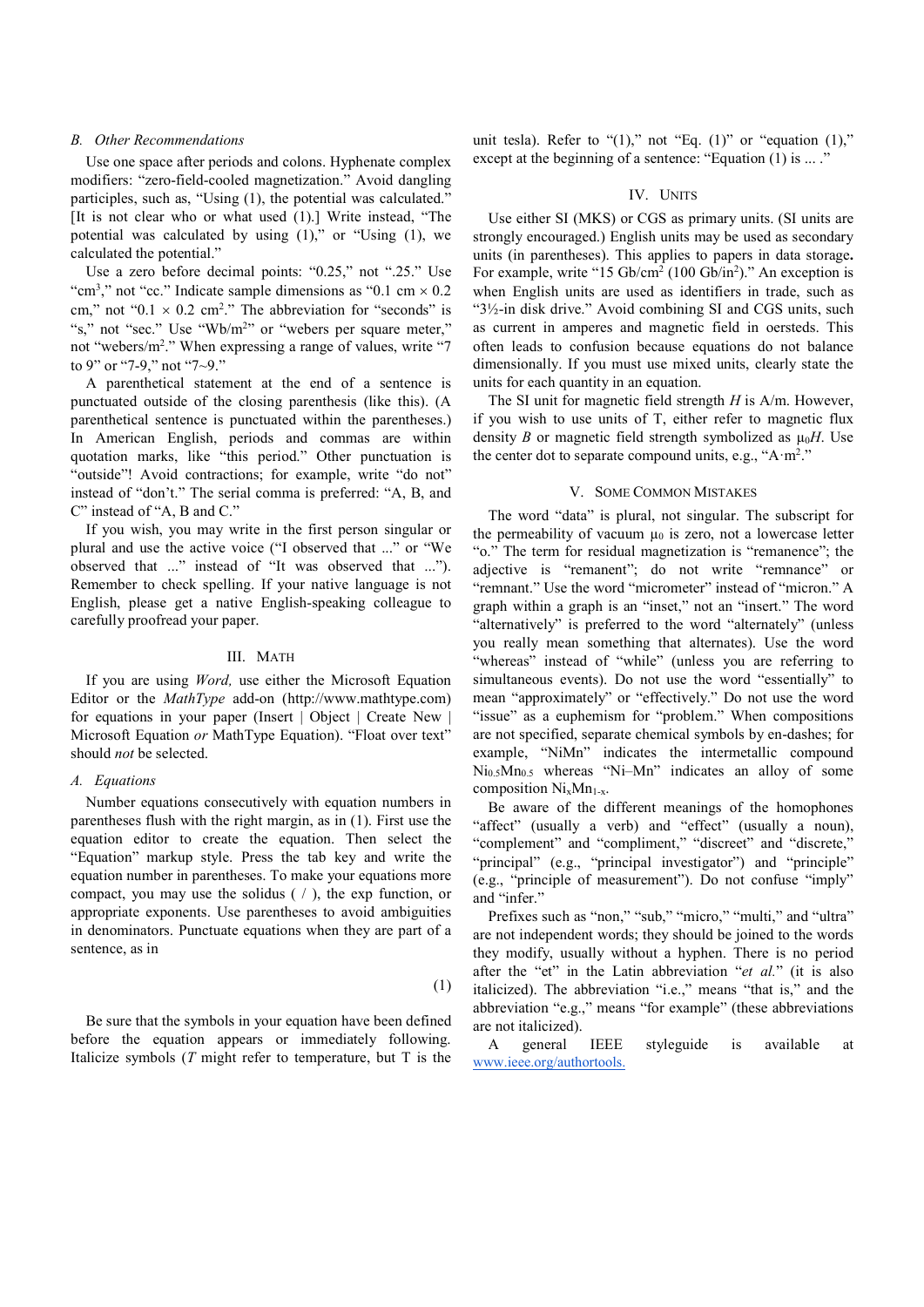

Fig. 1. Magnetization as a function of applied field. Note that "Fig." is abbreviated. There is a period after the figure number, followed by two spaces. It is good practice to explain the significance of the figure in the caption.

## VI. GUIDELINES FOR GRAPHICS PREPARATION AND SUBMISSION

# A. Types of Graphics

The following list outlines the different types of graphics published in IEEE journals. They are categorized based on their construction, and use of color / shades of gray:

1) Color/Grayscale figures

 Figures that are meant to appear in color, or shades of black/gray. Such figures may include photographs, illustrations, multicolor graphs, and flowcharts.

2) Line Art figures

Figures that are composed of only black lines and shapes. These figures should have no shades or half-tones of gray, only black and white.

3) Author photos

Head and shoulders shots of authors that appear at the end of our papers.

4) Tables

Data charts which are typically black and white, but sometimes include color.

#### B. Multipart figures

Figures compiled of more than one sub-figure presented side-by-side, or stacked. If a multipart figure is made up of multiple figure types (one part is lineart, and another is grayscale or color) the figure should meet the stricter guidelines.

## C. File Formats For Graphics

Format and save your graphics using a suitable graphics processing program that will allow you to create the images as PostScript (PS), Encapsulated PostScript (.EPS), Tagged Image File Format (.TIFF), Portable Document Format (.PDF), or Portable Network Graphics (.PNG) sizes them, and adjusts the resolution settings. If you created your source files

| <b>TABLE I</b>                       |
|--------------------------------------|
| <b>UNITS FOR MAGNETIC PROPERTIES</b> |

| Symbol           | Quantity                                     | Conversion from Gaussian and<br>CGS EMU to SI <sup>a</sup>                       |
|------------------|----------------------------------------------|----------------------------------------------------------------------------------|
| Φ                | magnetic flux                                | $1 \text{ Mx} \rightarrow 10^{-8} \text{ Wb} = 10^{-8} \text{ V} \cdot \text{s}$ |
| B                | magnetic flux density,<br>magnetic induction | $1 \text{ G} \rightarrow 10^{-4} \text{ T} = 10^{-4} \text{ Wb/m}^2$             |
| H                | magnetic field strength                      | $1 \text{ Oe} \rightarrow 10^{3}/(4\pi) \text{ A/m}$                             |
| $\boldsymbol{m}$ | magnetic moment                              | $1 \text{ erg/G} = 1 \text{ emu}$                                                |
|                  |                                              | $\rightarrow 10^{-3}$ A·m <sup>2</sup> = 10 <sup>-3</sup> J/T                    |
| M                | magnetization                                | $1 \text{ erg/(G·cm}^3) = 1 \text{ emu/cm}^3$                                    |
|                  |                                              | $\rightarrow 10^3$ A/m                                                           |
| $4\pi M$         | magnetization                                | $1 \text{ G} \rightarrow 10^3/(4\pi) \text{ A/m}$                                |
| $\sigma$         | specific magnetization                       | $1 \text{ erg/(G·g)} = 1 \text{ emu/g} \rightarrow 1 \text{ A·m}^2/\text{kg}$    |
|                  | magnetic dipole                              | $1 \text{ erg/G} = 1 \text{ emu}$                                                |
|                  | moment                                       | $\rightarrow$ 4 $\pi \times 10^{-10}$ Wb·m                                       |
| .J               | magnetic polarization                        | $1 \text{ erg/(G·cm3)} = 1 \text{ emu/cm3}$                                      |
|                  |                                              | $\rightarrow$ 4 $\pi \times 10^{-4}$ T                                           |
| χκ               | susceptibility                               | $1 \rightarrow 4\pi$                                                             |
| $\chi_{\rho}$    | mass susceptibility                          | $1 \text{ cm}^3/\text{g} \rightarrow 4\pi \times 10^{-3} \text{ m}^3/\text{kg}$  |
| μ                | permeability                                 | $1 \rightarrow 4\pi \times 10^{-7}$ H/m                                          |
|                  |                                              | $= 4\pi \times 10^{-7}$ Wb/(A·m)                                                 |
| $\mu_r$          | relative permeability                        | $\mu \rightarrow \mu_r$                                                          |
| w, W             | energy density                               | $1 \text{ erg/cm}^3 \rightarrow 10^{-1} \text{ J/m}^3$                           |
| N, D             | demagnetizing factor                         | $1 \rightarrow 1/(4\pi)$                                                         |

Vertical lines are optional in tables. Statements that serve as captions for the entire table do not need footnote letters.

<sup>a</sup>Gaussian units are the same as cg emu for magnetostatics;  $Mx =$ maxwell,  $G =$  gauss,  $Oe =$  oersted;  $Wb =$  weber,  $V =$  volt,  $s =$  second,  $T =$ tesla, m = meter, A = ampere, J = joule, kg = kilogram, H = henry.

in one of the following programs you will be able to submit the graphics without converting to a PS, EPS, TIFF, PDF, or PNG file: Microsoft Word, Microsoft PowerPoint, or Microsoft Excel. Though it is not required, it is strongly recommended that these files be saved in PDF format rather than DOC, XLS, or PPT. Doing so will protect your figures from common font and arrow stroke issues that occur when working on the files across multiple platforms. When submitting your final paper, your graphics should all be submitted individually in one of these formats along with the manuscript.

## D. Sizing of Graphics

Most charts, graphs, and tables are one column wide (3.5 inches / 88 millimeters / 21 picas) or page wide (7.16 inches / 181 millimeters / 43 picas). The maximum depth a graphic can be is 8.5 inches (216 millimeters / 54 picas). When choosing the depth of a graphic, please allow space for a caption. Figures can be sized between column and page widths if the author chooses, however it is recommended that figures are not sized less than column width unless when necessary.

There is currently one publication with column measurements that do not coincide with those listed above. PROCEEDINGS OF THE IEEE has a column measurement of 3.25 inches (82.5 millimeters / 19.5 picas).

The final printed size of author photographs is exactly 1 inch wide by 1.25 inches tall (25.4 millimeters x 31.75 millimeters / 6 picas x 7.5 picas). Author photos printed in editorials measure 1.59 inches wide by 2 inches tall (40 millimeters x 50 millimeters / 9.5 picas x 12 picas).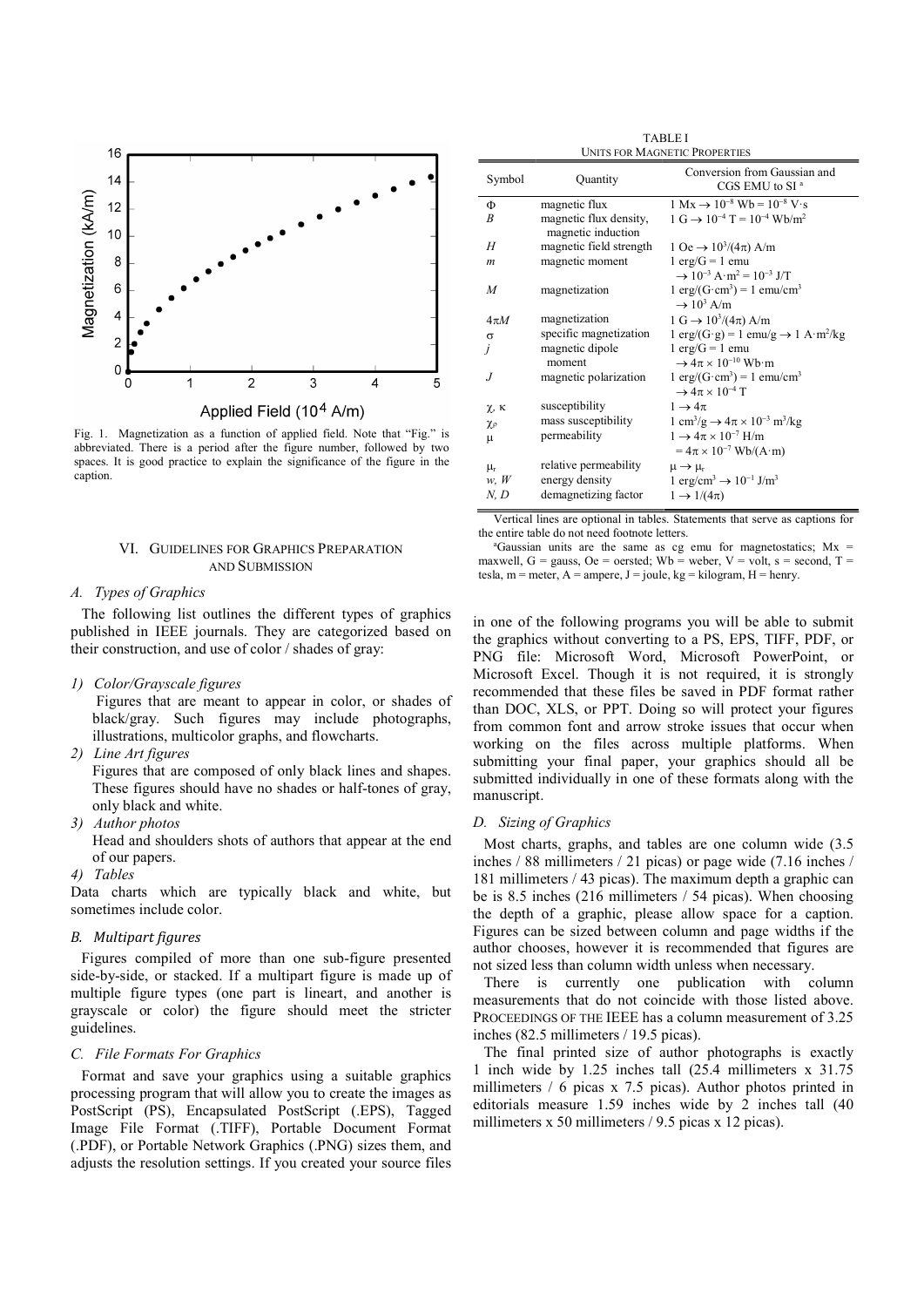## E. Resolution

The proper resolution of your figures will depend on the type of figure it is as defined in the "Types of Figures" section. Author photographs, color, and grayscale figures should be at least 300dpi. Line art, including tables should be a minimum of 600dpi.

#### F. Vector Art

In order to preserve the figures' integrity across multiple computer platforms, we accept files in the following formats: .EPS/.PDF/.PS. All fonts must be embedded or text converted to outlines in order to achieve the best-quality results.

#### G. Color Space

The term color space refers to the entire sum of colors that can be represented within the said medium. For our purposes, the three main color spaces are Grayscale, RGB (red/green/blue) and CMYK (cyan/magenta/yellow/black). RGB is generally used with on-screen graphics, whereas CMYK is used for printing purposes.

All color figures should be generated in RGB or CMYK color space. Grayscale images should be submitted in Grayscale color space. Line art may be provided in grayscale OR bitmap colorspace. Note that "bitmap colorspace" and "bitmap file format" are not the same thing. When bitmap color space is selected, .TIF/.TIFF/.PNG are the recommended file formats.

#### H. Accepted Fonts Within Figures

When preparing your graphics IEEE suggests that you use of one of the following Open Type fonts: Times New Roman, Helvetica, Arial, Cambria, and Symbol. If you are supplying EPS, PS, or PDF files all fonts must be embedded. Some fonts may only be native to your operating system; without the fonts embedded, parts of the graphic may be distorted or missing.

A safe option when finalizing your figures is to strip out the fonts before you save the files, creating "outline" type. This converts fonts to artwork what will appear uniformly on any screen.

# I. Using Labels Within Figures

## 1) Figure Axis labels

Figure axis labels are often a source of confusion. Use words rather than symbols. As an example, write the quantity "Magnetization," or "Magnetization M," not just "M." Put units in parentheses. Do not label axes only with units. As in Fig. 1, for example, write "Magnetization (A/m)" or "Magnetization  $(A \cdot m^{-1})$ ," not just "A/m." Do not label axes with a ratio of quantities and units. For example, write "Temperature (K)," not "Temperature/K."

Multipliers can be especially confusing. Write "Magnetization (kA/m)" or "Magnetization  $(10^3 \text{ A/m})$ ." Do not write "Magnetization  $(A/m) \times 1000$ " because the reader would not know whether the top axis label in Fig. 1 meant 16000 A/m or 0.016 A/m. Figure labels should be legible, approximately 8 to 10 point type.

# 2) Subfigure Labels in Multipart Figures and Tables

Multipart figures should be combined and labeled before final submission. Labels should appear centered below each subfigure in 8 point Times New Roman font in the format of (a) (b) (c).

## J. File Naming

 Figures (line artwork or photographs) should be named starting with the first 5 letters of the author's last name. The next characters in the filename should be the number that represents the sequential location of this image in your article. For example, in author "Anderson's" paper, the first three figures would be named ander1.tif, ander2.tif, and ander3.ps.

 Tables should contain only the body of the table (not the caption) and should be named similarly to figures, except that '.t' is inserted in-between the author's name and the table number. For example, author Anderson's first three tables would be named ander.t1.tif, ander.t2.ps, ander.t3.eps.

 Author photographs should be named using the first five characters of the pictured author's last name. For example, four author photographs for a paper may be named: oppen.ps, moshc.tif, chen.eps, and duran.pdf.

 If two authors or more have the same last name, their first initial(s) can be substituted for the fifth, fourth, third... letters of their surname until the degree where there is differentiation. For example, two authors Michael and Monica Oppenheimer's photos would be named oppmi.tif, and oppmo.eps.

# K. Referencing a Figure or Table Within Your Paper

When referencing your figures and tables within your paper, use the abbreviation "Fig." even at the beginning of a sentence. Do not abbreviate "Table." Tables should be numbered with Roman Numerals.

# L. Checking Your Figures: The IEEE Graphics Analyzer

The IEEE Graphics Analyzer enables authors to pre-screen their graphics for compliance with IEEE Transactions and Journals standards before submission. The online tool, located at http://graphicsqc.ieee.org/, allows authors to upload their graphics in order to check that each file is the correct file format, resolution, size and colorspace; that no fonts are missing or corrupt; that figures are not compiled in layers or have transparency, and that they are named according to the IEEE Transactions and Journals naming convention. At the end of this automated process, authors are provided with a detailed report on each graphic within the web applet, as well as by email.

For more information on using the Graphics Analyzer or any other graphics related topic, contact the IEEE Graphics Help Desk by e-mail at  $graphics@ieee.org$ .

# M. Submitting Your Graphics

Because IEEE will do the final formatting of your paper, you do not need to position figures and tables at the top and bottom of each column. In fact, all figures, figure captions, and tables can be placed at the end of your paper. In addition to, or even in lieu of submitting figures within your final manuscript, figures should be submitted individually, separate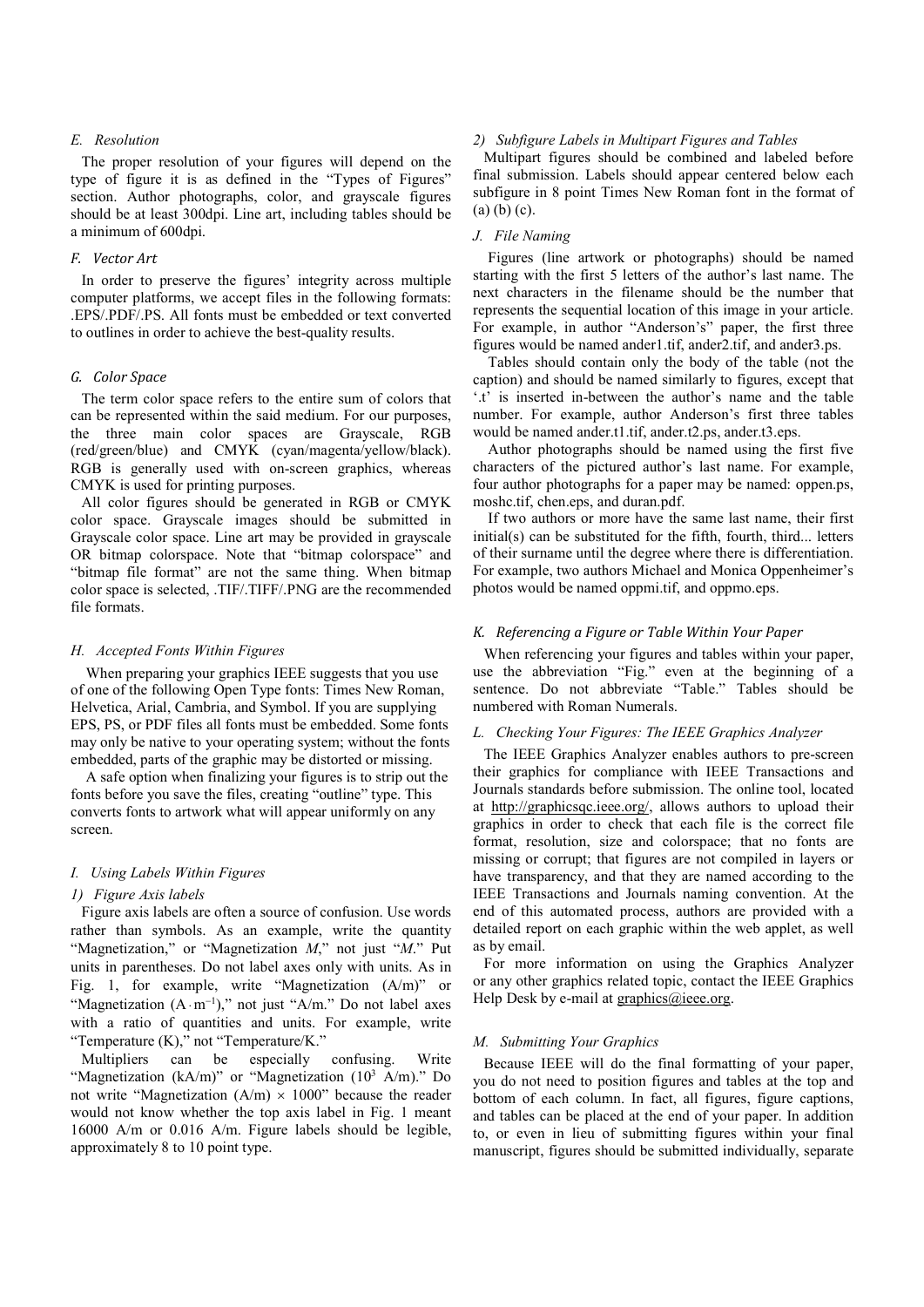from the manuscript in one of the file formats listed above in section VI-J. Place figure captions below the figures; place table titles above the tables. Please do not include captions as part of the figures, or put them in "text boxes" linked to the figures. Also, do not place borders around the outside of your figures.

## N. Color Processing / Printing in IEEE Journals

All IEEE Transactions, Journals, and Letters allow an author to publish color figures on IEEE  $Xplore^{\otimes}$  at no charge, and automatically convert them to grayscale for print versions. In most journals, figures and tables may alternatively be printed in color if an author chooses to do so. Please note that this service comes at an extra expense to the author. If you intend to have print color graphics, include a note with your final paper indicating which figures or tables you would like to be handled that way, and stating that you are willing to pay the additional fee.

## VII. CONCLUSION

A conclusion section is not required. Although a conclusion may review the main points of the paper, do not replicate the abstract as the conclusion. A conclusion might elaborate on the importance of the work or suggest applications and extensions.

#### **APPENDIX**

Appendixes, if needed, appear before the acknowledgment.

#### ACKNOWLEDGMENT

The preferred spelling of the word "acknowledgment" in American English is without an "e" after the "g." Use the singular heading even if you have many acknowledgments. Avoid expressions such as "One of us (S.B.A.) would like to thank ... ." Instead, write "F. A. Author thanks ... ." In most cases, sponsor and financial support acknowledgments are placed in the unnumbered footnote on the first page, not here.

#### REFERENCES AND FOOTNOTES

# A. References

References need not be cited in text. When they are, they appear on the line, in square brackets, inside the punctuation. Multiple references are each numbered with separate brackets. When citing a section in a book, please give the relevant page numbers. In text, refer simply to the reference number. Do not use "Ref." or "reference" except at the beginning of a sentence: "Reference [3] shows ... ." Please do not use automatic endnotes in Word, rather, type the reference list at the end of the paper using the "References" style.

Reference numbers are set flush left and form a column of their own, hanging out beyond the body of the reference. The reference numbers are on the line, enclosed in square brackets. In all references, the given name of the author or editor is abbreviated to the initial only and precedes the last name. Use

them all; use *et al.* only if names are not given. Use commas around Jr., Sr., and III in names. Abbreviate conference titles. When citing IEEE transactions, provide the issue number, page range, volume number, year, and/or month if available. When referencing a patent, provide the day and the month of issue, or application. References may not include all information; please obtain and include relevant information. Do not combine references. There must be only one reference with each number. If there is a URL included with the print reference, it can be included at the end of the reference.

Other than books, capitalize only the first word in a paper title, except for proper nouns and element symbols. For papers published in translation journals, please give the English citation first, followed by the original foreign-language citation See the end of this document for formats and examples of common references. For a complete discussion of references and their formats, see the IEEE style manual at www.ieee.org/authortools.

## A. Footnotes

Number footnotes separately in superscripts (Insert | Footnote).<sup>1</sup> Place the actual footnote at the bottom of the column in which it is cited; do not put footnotes in the reference list (endnotes). Use letters for table footnotes (see Table I).

#### VIII. SUBMITTING YOUR PAPER FOR REVIEW

# A. Review Stage Using Word 6.0 or Higher

If you want to submit your file with one column electronically, please do the following:

--First, click on the View menu and choose Print Layout.

 --Second, place your cursor in the first paragraph. Go to the Format menu, choose Columns, choose one column Layout, and choose "apply to whole document" from the dropdown menu.

 --Third, click and drag the right margin bar to just over 4 inches in width.

The graphics will stay in the "second" column, but you can drag them to the first column. Make the graphic wider to push out any text that may try to fill in next to the graphic.

#### B. Final Stage Using Word 6.0

When you submit your final version (after your paper has been accepted), print it in two-column format, including figures and tables. You must also send your final manuscript on a disk, via e-mail, or through a Web manuscript submission system as directed by the society contact. You may use Zip for large files, or compress files using Compress, Pkzip, Stuffit, or Gzip.

Also, send a sheet of paper or PDF with complete contact information for all authors. Include full mailing addresses, telephone numbers, fax numbers, and e-mail addresses. This information will be used to send each author a complimentary

<sup>&</sup>lt;sup>1</sup>It is recommended that footnotes be avoided (except for the unnumbered footnote with the receipt date on the first page). Instead, try to integrate the footnote information into the text.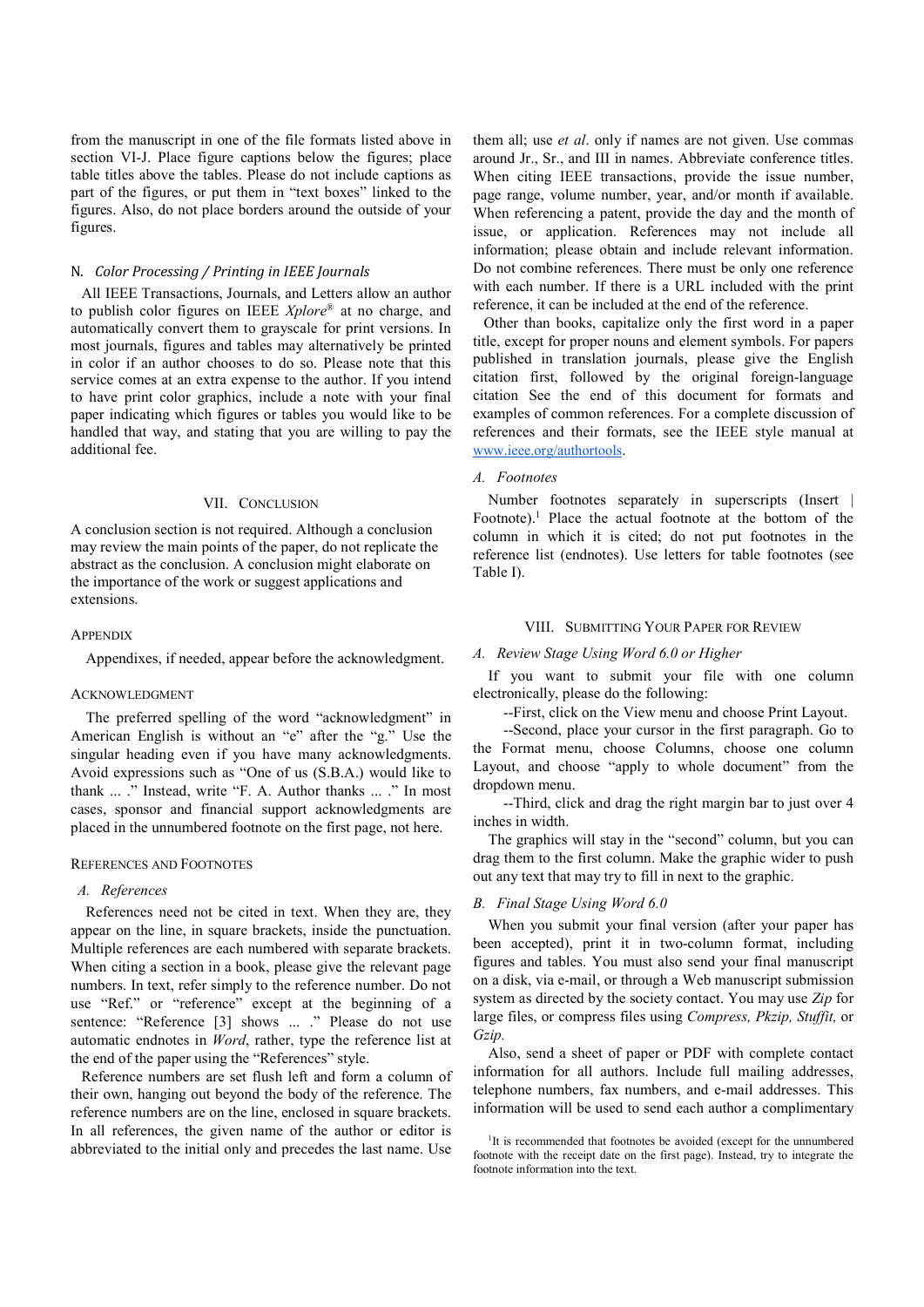copy of the journal in which the paper appears. In addition, designate one author as the "corresponding author." This is the author to whom proofs of the paper will be sent. Proofs are sent to the corresponding author only.

## C. Review Stage Using ScholarOne® Manuscripts

Contributions to the Transactions, Journals, and Letters may be submitted electronically on IEEE's on-line manuscript submission and peer-review system, ScholarOne® Manuscripts. You can get a listing of the publications that participate in ScholarOne at

http://www.ieee.org/publications\_standards/publications/autho rs/authors\_submission.html First check if you have an existing account. If there is none, please create a new account. After logging in, go to your Author Center and click "Submit First Draft of a New Manuscript."

Along with other information, you will be asked to select the subject from a pull-down list. Depending on the journal, there are various steps to the submission process; you must complete all steps for a complete submission. At the end of each step you must click "Save and Continue"; just uploading the paper is not sufficient. After the last step, you should see a confirmation that the submission is complete. You should also receive an e-mail confirmation. For inquiries regarding the submission of your paper on ScholarOne Manuscripts, please contact oprs-support@ieee.org or call +1 732 465 5861.

ScholarOne Manuscripts will accept files for review in various formats. Please check the guidelines of the specific journal for which you plan to submit.

You will be asked to file an electronic copyright form immediately upon completing the submission process (authors are responsible for obtaining any security clearances). Failure to submit the electronic copyright could result in publishing delays later. You will also have the opportunity to designate your article as "open access" if you agree to pay the IEEE open access fee.

# D. Final Stage Using ScholarOne Manuscripts

Upon acceptance, you will receive an email with specific instructions regarding the submission of your final files. To avoid any delays in publication, please be sure to follow these instructions. Most journals require that final submissions be uploaded through ScholarOne Manuscripts, although some may still accept final submissions via email. Final submissions should include source files of your accepted manuscript, high quality graphic files, and a formatted pdf file. If you have any questions regarding the final submission process, please contact the administrative contact for the journal.

In addition to this, upload a file with complete contact information for all authors. Include full mailing addresses, telephone numbers, fax numbers, and e-mail addresses. Designate the author who submitted the manuscript on ScholarOne Manuscripts as the "corresponding author." This is the only author to whom proofs of the paper will be sent.

#### E. Copyright Form

Authors must submit an electronic IEEE Copyright Form (eCF) upon submitting their final manuscript files. You can access the eCF system through your manuscript submission system or through the Author Gateway. You are responsible for obtaining any necessary approvals and/or security clearances. For additional information on intellectual property rights, visit the IEEE Intellectual Property Rights department web page at

http://www.ieee.org/publications\_standards/publications/rights /index.html.

#### IX. IEEE PUBLISHING POLICY

The general IEEE policy requires that authors should only submit original work that has neither appeared elsewhere for publication, nor is under review for another refereed publication. The submitting author must disclose all prior publication(s) and current submissions when submitting a manuscript. Do not publish "preliminary" data or results. The submitting author is responsible for obtaining agreement of all coauthors and any consent required from employers or sponsors before submitting an article. The IEEE Transactions and Journals Department strongly discourages courtesy authorship; it is the obligation of the authors to cite only relevant prior work.

The IEEE Transactions and Journals Department does not publish conference records or proceedings, but can publish articles related to conferences that have undergone rigorous peer review. Minimally, two reviews are required for every article submitted for peer review.

## X. PUBLICATION PRINCIPLES

The two types of contents of that are published are; 1) peerreviewed and 2) archival. The Transactions and Journals Department publishes scholarly articles of archival value as well as tutorial expositions and critical reviews of classical subjects and topics of current interest.

Authors should consider the following points:

- 1) Technical papers submitted for publication must advance the state of knowledge and must cite relevant prior work.
- 2) The length of a submitted paper should be commensurate with the importance, or appropriate to the complexity, of the work. For example, an obvious extension of previously published work might not be appropriate for publication or might be adequately treated in just a few pages.
- 3) Authors must convince both peer reviewers and the editors of the scientific and technical merit of a paper; the standards of proof are higher when extraordinary or unexpected results are reported.
- 4) Because replication is required for scientific progress, papers submitted for publication must provide sufficient information to allow readers to perform similar experiments or calculations and use the reported results. Although not everything need be disclosed, a paper must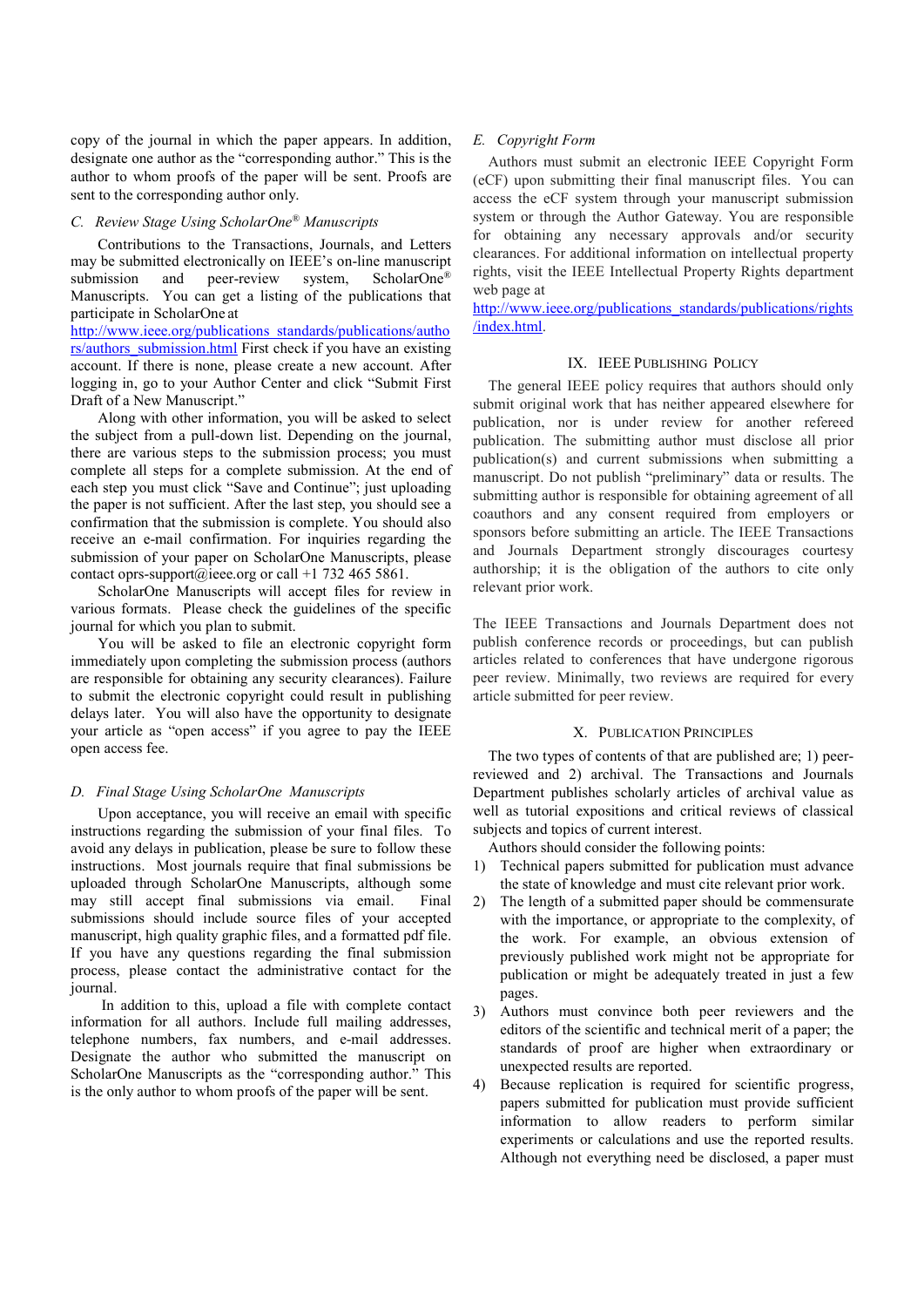contain new, useable, and fully described information. For example, a specimen's chemical composition need not be reported if the main purpose of a paper is to introduce a new measurement technique. Authors should expect to be challenged by reviewers if the results are not supported by adequate data and critical details.

5) Papers that describe ongoing work or announce the latest technical achievement, which are suitable for presentation at a professional conference, may not be appropriate for publication.

#### **REFERENCES**

Basic format for books:

 J. K. Author, "Title of chapter in the book," in Title of His Published Book, xth ed. City of Publisher, (only U.S. State), Country: Abbrev. of Publisher, vear, ch.  $x$ , sec.  $x$ , pp.  $xxx$ – $xxx$ .

Examples:

- [1] G. O. Young, "Synthetic structure of industrial plastics," in Plastics, 2nd ed., vol. 3, J. Peters, Ed. New Y o r k , NY, USA: McGraw-Hill, 1964, pp. 15–64.
- [2] W.-K. Chen, *Linear Networks and Systems*. Belmont, CA, USA: Wadsworth, 1993, pp. 123–135.

#### Basic format for periodicals:

J. K. Author, "Name of paper," Abbrev. Title of Periodical, vol. x, no. x, pp. xxx-xxx, Abbrev. Month, year, DOI. 10.1109.XXX.123456. Examples:

- [3] J. U. Duncombe, "Infrared navigation—Part I: An assessment of feasibility," IEEE Trans. Electron Devices, vol. ED-11. no. 1. pp. 34–39. Jan. 1959. vol. ED-11, no. 1, pp. 34–39, Jan. 1959, 10.1109/TED.2016.2628402.
- [4] E. P. Wigner, "Theory of traveling-wave optical laser," Phys. Rev.,
	- vol. 134, pp. A635–A646, Dec. 1965.
- [5] E. H. Miller, "A note on reflector arrays," IEEE Trans. Antennas Propagat., to be published.

#### Basic format for reports:

J. K. Author, "Title of report," Abbrev. Name of Co., City of Co., Abbrev. State, Country, Rep. xxx, year.

Examples:

- [6] E. E. Reber, R. L. Michell, and C. J. Carter, "Oxygen absorption in the earth's atmosphere," Aerospace Corp., Los Angeles, CA, USA, Tech. Rep. TR-0200 (4230-46)-3, Nov. 1988.
- [7] J. H. Davis and J. R. Cogdell, "Calibration program for the 16-foot antenna," Elect. Eng. Res. Lab., Univ. Texas, Austin, TX, USA, Tech. Memo. NGL-006-69-3, Nov. 15, 1987.

#### Basic format for handbooks:

Name of Manual/Handbook, x ed., Abbrev. Name of Co., City of Co., Abbrev. State, Country, year, pp. xxx-xxx.

Examples:

- [8] Transmission Systems for Communications, 3rd ed., Western Electric Co., Winston-Salem, NC, USA, 1985, pp. 44–60.
- [9] Motorola Semiconductor Data Manual, Motorola Semiconductor Products Inc., Phoenix, AZ, USA, 1989.

#### Basic format for books (when available online):

 J. K. Author, "Title of chapter in the book," in Title of Published Book, xth ed. City of Publisher, State, Country: Abbrev. of Publisher, year, ch. x, sec. x, pp. xxx–xxx. [Online]. Available: http://www.web.com

Examples:

- [10] G. O. Young, "Synthetic structure of industrial plastics," in Plastics, vol. 3, Polymers of Hexadromicon, J. Peters, Ed., 2nd ed. New York, NY, USA: McGraw-Hill, 1964, pp. 15- 64. [Online]. Available: http://www.bookref.com.
- [11] The Founders' Constitution, Philip B. Kurland and Ralph Lerner, eds., Chicago, IL, USA: Univ. Chicago Press, 1987. [Online]. Available: http://presspubs.uchicago.edu/founders/
- [12] The Terahertz Wave eBook. ZOmega Terahertz Corp., 2014. [Online]. Available: http://dl.zthz.com/eBook/zomega\_ebook\_pdf\_1206\_sr.pdf. Accessed on: May 19, 2014.
- [13] Philip B. Kurland and Ralph Lerner, eds., The Founders' Constitution. Chicago, IL, USA: Univ. of Chicago Press, 1987, Accessed on: Feb. 28, 2010, [Online] Available: http://press-pubs.uchicago.edu/founders/

#### Basic format for journals (when available online):

J. K. Author, "Name of paper," Abbrev. Title of Periodical, vol. x, no. x, pp. xxx-xxx, Abbrev. Month, year. Accessed on: Month, Day, year, DOI: 10.1109.XXX.123456, [Online]. Examples:

- [14] J. S. Turner, "New directions in communications," IEEE J. Sel. Areas Commun., vol. 13, no. 1, pp. 11-23, Jan. 1995.
- [15] W. P. Risk, G. S. Kino, and H. J. Shaw, "Fiber-optic frequency shifter using a surface acoustic wave incident at an oblique angle," Opt. Lett., vol. 11, no. 2, pp. 115–117, Feb. 1986.
- [16] P. Kopyt et al., "Electric properties of graphene-based conductive layers from DC up to terahertz range," IEEE THz Sci. Technol., to be published. DOI: 10.1109/TTHZ.2016.2544142.

#### Basic format for papers presented at conferences (when available online):

J.K. Author. (year, month). Title. presented at abbrev. conference title. [Type of Medium]. Available: site/path/file

Example:

[17] PROCESS Corporation, Boston, MA, USA. Intranets: Internet technologies deployed behind the firewall for corporate productivity. Presented at INET96 Annual Meeting. [Online]. Available: http://home.process.com/Intranets/wp2.htp

## Basic format for reports and handbooks (when available online):

J. K. Author. "Title of report," Company. City, State, Country. Rep. no., (optional: vol./issue), Date. [Online] Available: site/path/file Examples:

- [18] R. J. Hijmans and J. van Etten, "Raster: Geographic analysis and modeling with raster data," R Package Version 2.0-12, Jan. 12, 2012. [Online]. Available: http://CRAN.Rproject.org/package=raster
- [19] Teralyzer. Lytera UG, Kirchhain, Germany [Online]. Available:

http://www.lytera.de/Terahertz\_THz\_Spectroscopy.php?id= home, Accessed on: Jun. 5, 2014

## Basic format for computer programs and electronic documents (when available online):

Legislative body. Number of Congress, Session. (year, month day). Number of bill or resolution, Title. [Type of medium]. Available: site/path/file

NOTE: ISO recommends that capitalization follow the accepted practice for the language or script in which the information is given.

Example:

[20] U.S. House. 102nd Congress, 1st Session. (1991, Jan. 11). H. Con. Res. 1, Sense of the Congress on Approval of Military Action. [Online]. Available: LEXIS Library: GENFED File: BILLS